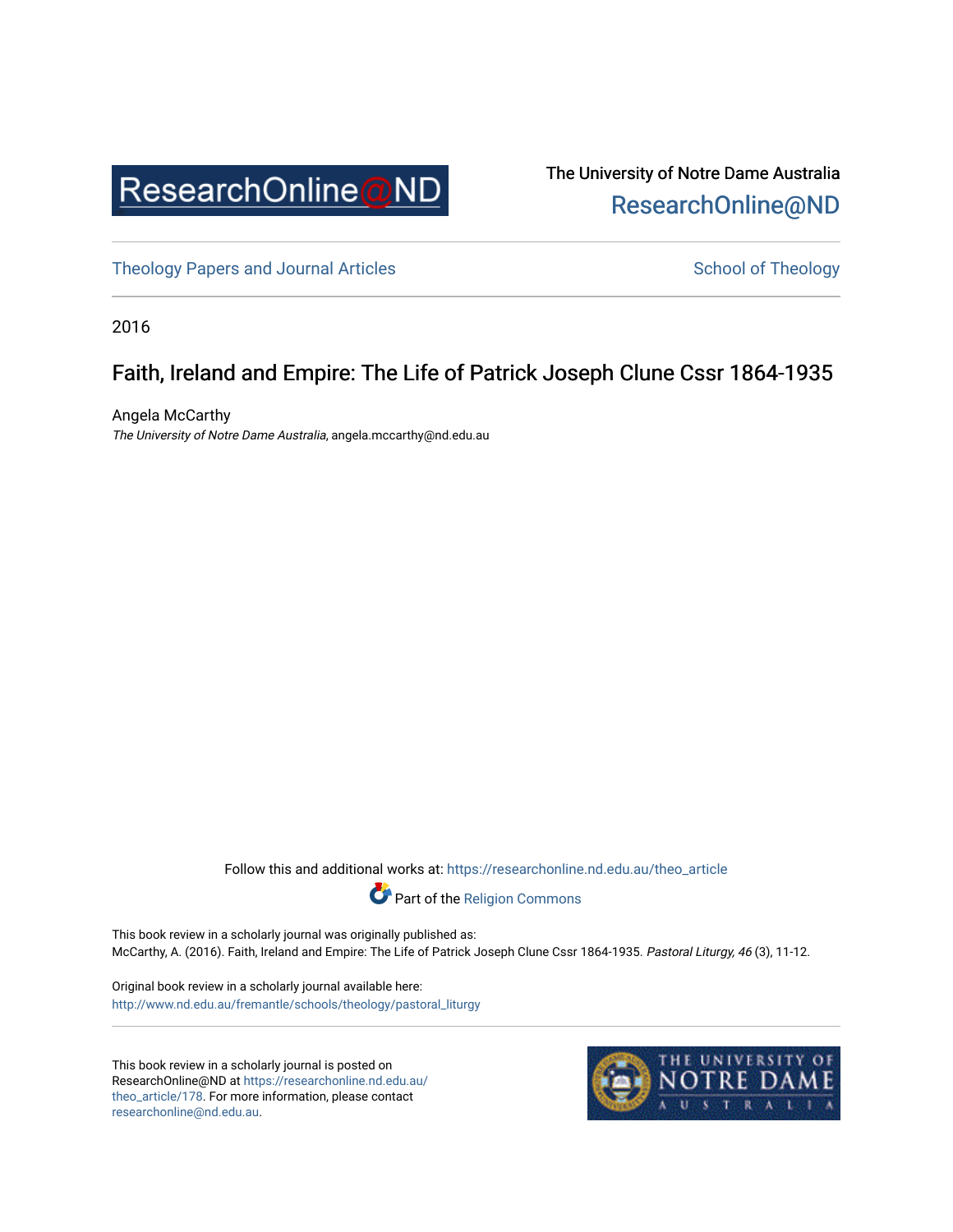This is the author's version of a book review published in *Pastoral Liturgy.*

McCarthy, A. (2016). *Faith, Ireland and Empire: The Life of Patrick Joseph Clune Cssr 1864- 1935. Pastoral Liturgy, 46*(3), 11-12.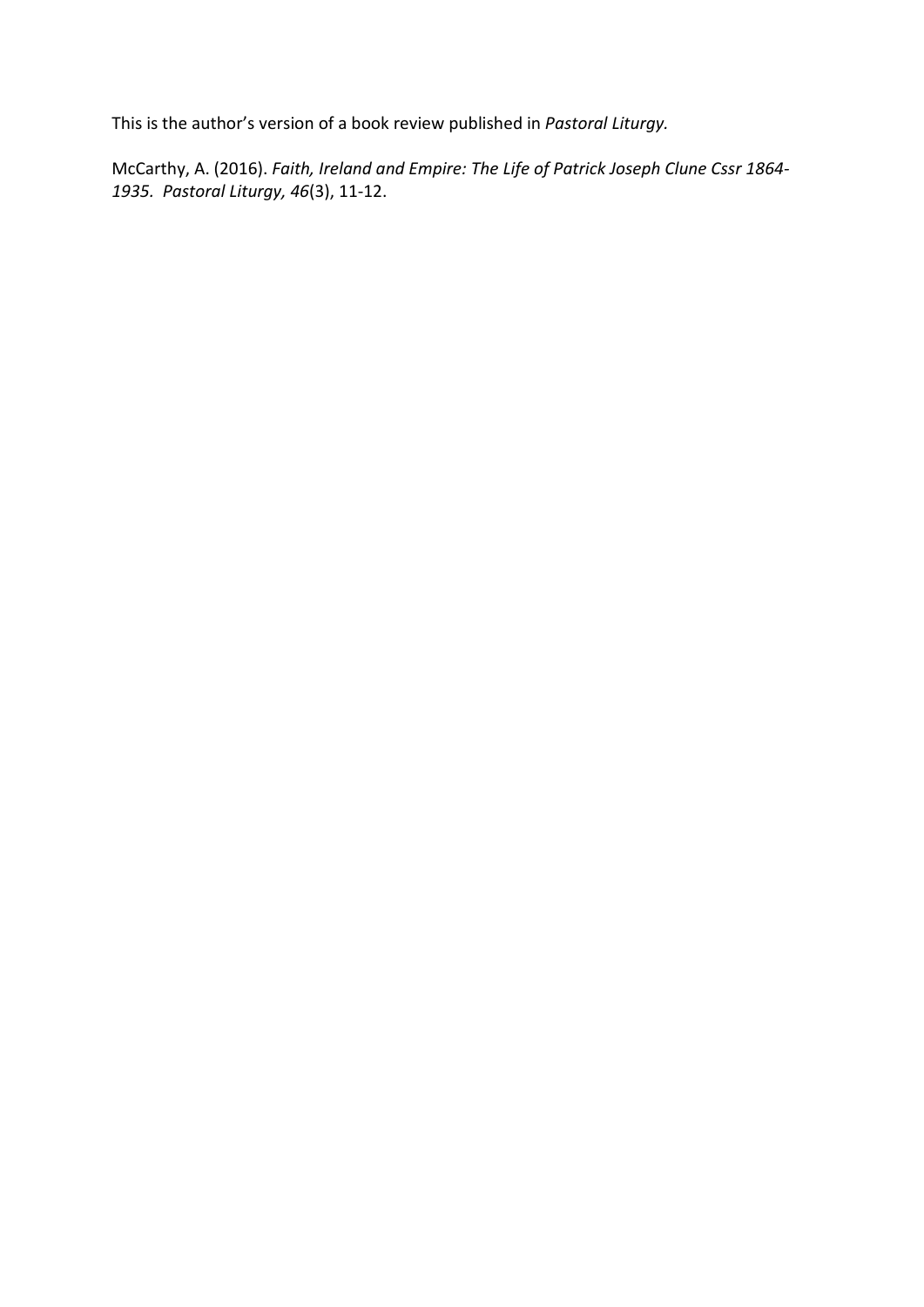Christopher Dowd. *Faith, Ireland and Empire: The Life of Patrick Joseph Clune Cssr 1864-1935*. Strathfield NSW: St Pauls, 2014.

This biography of Archbishop Patrick Clune was launched at the same time as Odhran O'Brien's biography of Bishop Martin Griver.<sup>[1](#page-2-0)</sup> Both ecclesial biographies are important additions to the historical understanding of the development of the Catholic community of Australia, and in particular Western Australia. The historical detail also gives valuable insights to the wider community of settlers and how the politics of settlement developed. Western Australia is currently experiencing something of a 'bust' compared to the 'boom' of previous years with the high price of iron ore and the enthusiastic markets that encouraged vast construction development. From the reading of these two biographies, this pattern has been around for a long time.

Bishop Martin Griver took over the management of a missionary diocese that was struggling under the effects of financial mismanagement, a time of 'bust'. He brought the fledgling local Church into a more secure ecclesiastical governance and then handed his work over to his protégé and coadjutor Matthew Gibney who was ordained a bishop on [2](#page-2-1)3 January 1887 in the cathedral that Griver had built.<sup>2</sup> Bishop Gibney led the rapidly growing Catholic community through a time of 'boom' with the gold rush and the huge influx of settlers from the Eastern parts of Australia and overseas. By the end of his term however, Bishop Gibney had eroded the financial affairs of the diocese to a state of "cataclysmic bankruptcy"<sup>[3](#page-2-2)</sup> and was made to resign so that Patrick Clune could take over and once again restore good governance. The 'boom' times of the gold rush came to an end and there was by then a serious need to build more churches and schools to accommodate the new migrants. In January 1911 it was officially announced that Fr Patrick Clune was the new bishop of Perth and it was greeted with great enthusiasm.<sup>[4](#page-2-3)</sup> Clune was strongly supported by clergy and laity in his appointment and this was the only reason that he felt he could therefore accept the "heavily mortgaged mitre of Perth". [5](#page-2-4) The twenty four years of 'boom' now had moved to 'bust' and the new Bishop Clune had to rectify the whole situation. This is described in detail in the second half of the book.

The first half of the book is a fascinating journey pieced together from a large number of sources. Unlike Griver, Clune did not write lots of personal letters and journals so his actual point of view can only be discerned through the lens of his actions and from secondary sources. Growing up in Ireland through a time of poverty and conflict he was encouraged and supported by others outside his family because of his natural intelligence and personality, even though he was only an average student. He was very young, only 22, when he was ordained to the priesthood on 24 June 188[6](#page-2-5)<sup>6</sup> and shortly afterwards sailed for Australia where he was assigned to the diocese of Goulbourn. It was a time of high emigration from Ireland and already 3 of his siblings had moved to Australia and they were later joined by another brother and their father. To his surprise, he was given a teaching appointment and his gregarious personality assisted him in his work. St Patrick's College was staffed by diocesan clergy until it was given into the care of the Christian Brothers. The young clergy were not trained teachers and were given very heavy workloads which eventually caused the young Fr Clune to become ill. Following his recovery he moved to pastoral activity which really suited him much better.

Clune had a strong capacity as a preacher and orator which eventually led him to join the Redemptorist Congregation, a desire ignited by a mission held in the Goulburn area in 1889. He had previously thought that he would prefer monastic life but that was not available at first. Now he was confronted by a serious desire to be part of a monastic discipline and deeply impressed by the Redemptorist community. Once he made the decision he had to repay the Goulburn diocese for his seminary training and eventually he returned to England to join the Redemptorist novitiate. He became a very good missionary and then a particularly important event took place. The Irish part of the Redemptorist Congregation had long hated being under the English province. Once the Irish were a separate province of their own then they were assigned Australia as part of their jurisdiction. The members of the congregation could decide whether to stay with the English province or move to the new Irish province and Fr Clune decided to go with the Irish. The involvement of these men with the Australian Church was very

**.** 

<span id="page-2-0"></span><sup>1</sup> Odhran O'Brien, *Martin Griver: Unearthed* (Strathfield NSW: St Pauls, 2014).

<span id="page-2-1"></span><sup>2</sup> Ibid., 233.

<span id="page-2-2"></span><sup>3</sup> Christopher Dowd, *Faith, Ireland and Empire: The Life of Patrick Joseph Clune CSSR 1864-1935* (Strathfield NSW: St Pauls, 2014), 116.

<span id="page-2-3"></span><sup>4</sup> Ibid., 119.

<span id="page-2-4"></span><sup>5</sup> Ibid., 117.

<span id="page-2-5"></span> $6$  Ibid., 28.